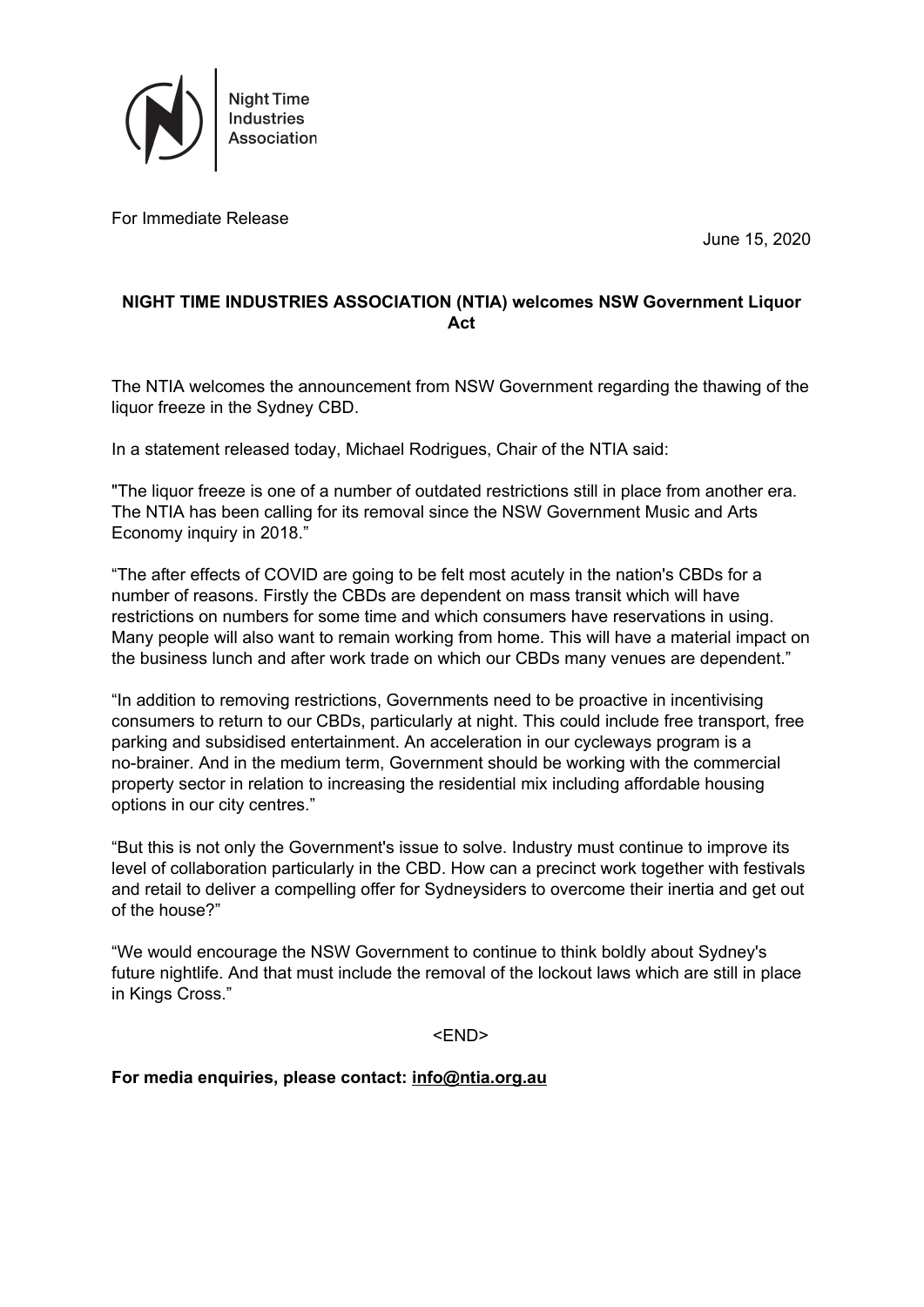

**Night Time** Industries **Association** 

## **About the Night Time Industries Association (NTIA):**

The Night Time Industries Association (NTIA) was formed in 2018, following the commencement of Sydney's Lockout Laws in 2014 and the ongoing effect it had on Sydney's Music and Arts Economy. The objective of the NTIA is to promote Sydney as a vibrant and creative city, and specifically, to build a new positive narrative for Sydney's lightlife. The NTIA membership comprises stakeholders in the night time economy from multiple sectors, including: Hospitality, Entertainment Venues, Festivals, Retail, Arts, Music & Culture, Precincts, Comedy and Visitor economy.

In March 2020 prompted by the impact of COVID-19 related physical distancing measures, the NTIA launched the Keep Our Venues Alive campaign which aims to mitigate the human impact on the hospitality sector (including venues and their supply chains), to help businesses in the sector trade to the best of their ability for so long as physical distancing measures prevail, and to position the sector for a rapid recovery as physical distancing abates.

The Night Time Industries Association commenced as a Sydney-focused organisation, but recognising the Covid-19 impact is national, the Keep Our Venues Alive campaign has meant the NTIA has established satellite teams in Victoria and Tasmania.

## **Night Time Industries Association (NTIA): [www.ntia.org.au](https://ntia.org.au/)**

## **About Keep Our Venues Alive (KOVA):**

KOVA seeks to:

1. mitigate the human impact on the hospitality sector (including venues and their supply chains) across:

- a. all employees whether full, part-time or casual, whether resident or foreign; and;
- b. self employed business owners;

2. help businesses in the sector trade to the best of their ability for so long as physical distancing measures prevail; and

3. otherwise protect the sector so that it can ramp up quickly after the crisis and as part of Australia's economic recovery

To achieve these aims, KOVA:

(a) works with government to advocate for the sector and better inform policy decisions;

(b) provides industry-specific analysis and commentary on any crisis related Government support packages, measures, rules or restrictions that may help or hinder businesses, consolidating information into one accessible point of distribution; and

(c) harnesses the power of our collaborative industry into a force for good, cultivating new relationships between stakeholders and facilitating opportunities for innovation and creative approaches that will improve sector output and resilience in the medium